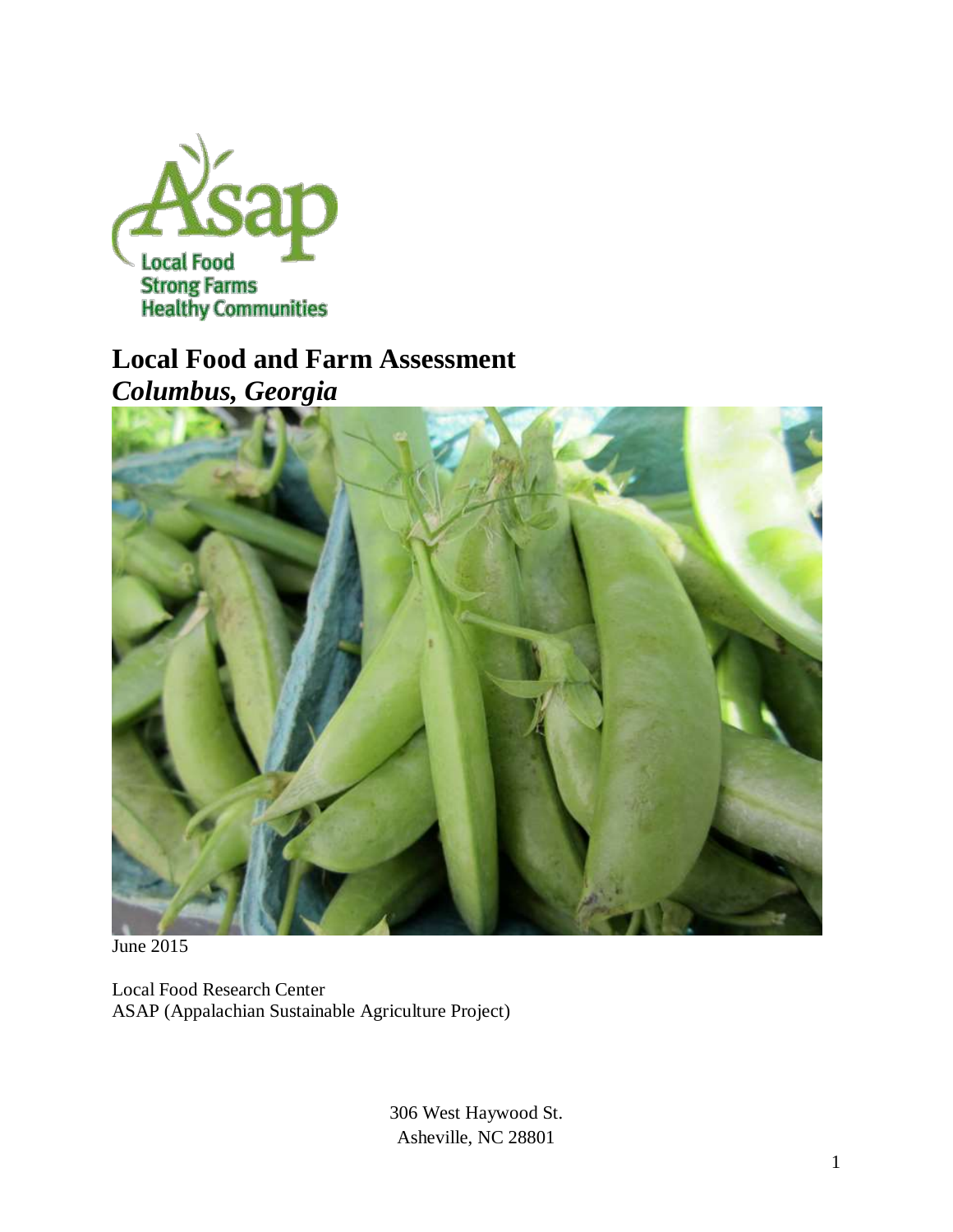#### **About ASAP**

ASAP is a nonprofit organization based in the Appalachian Mountains of Western North Carolina. ASAP's mission is to help local farms thrive, link farmers to markets and supporters, and build healthy communities through connections to local food. Over the last two decades, ASAP has developed an approach to local food system building that (1) creates and directs demand for locally grown food, (2) builds the capacity of farmers to serve local markets and of markets to source from local farms, and (3) facilitates meaningful experiences with local farms and food in order to increase public awareness, build community relationships, and create "spaces" where community members can come together to talk about the kind of food system they want. With nearly 20 years of local food systems work experience, we understand the challenges and opportunities involved in developing local markets. Our staff have expertise in grassroots organizing, place-based food and farm education, marketing and branding, farmers markets, public outreach and communication, research, and advocacy.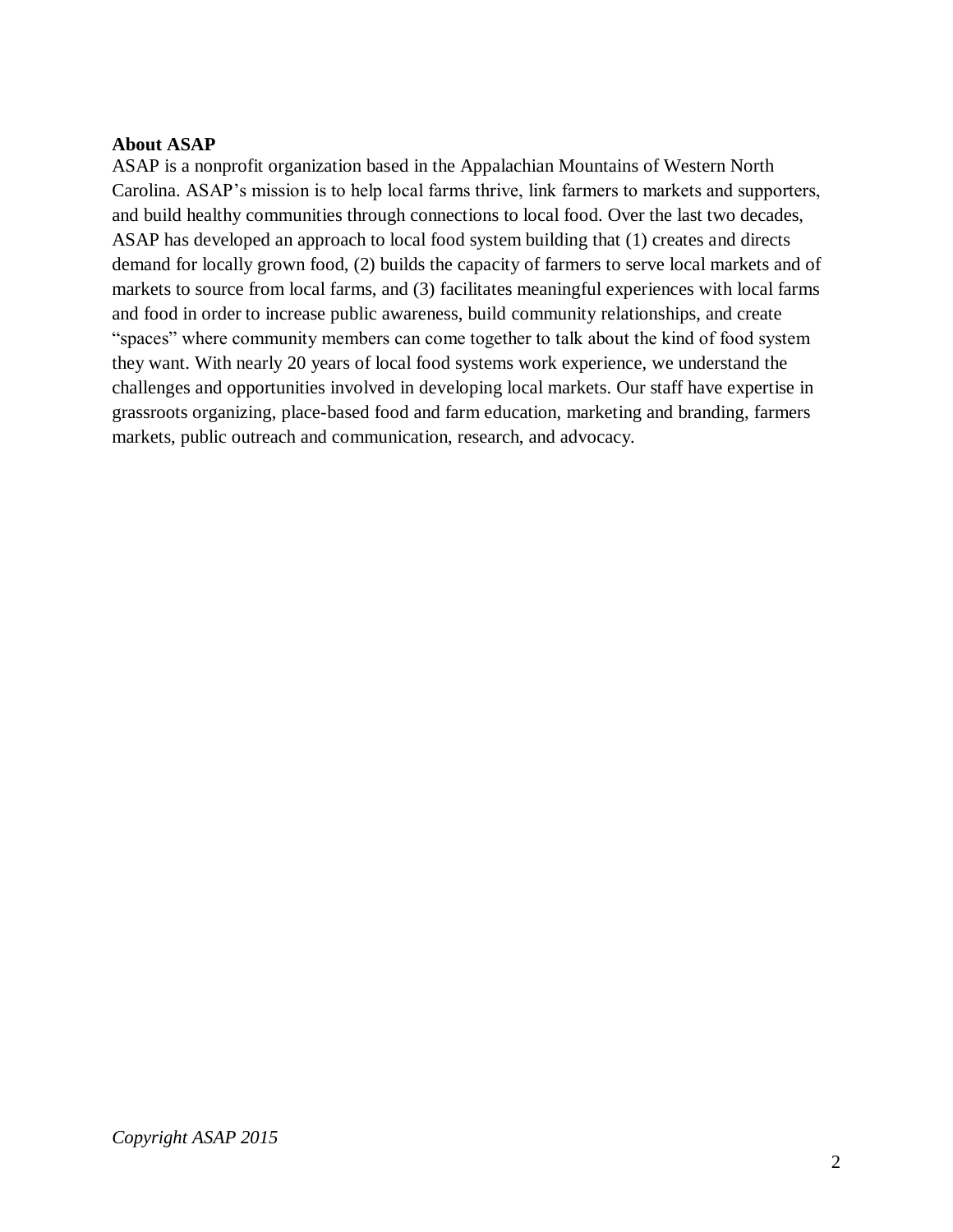## **Table of Contents**

| Highlight and Develop Connections Between Farms and Local Restaurants17   |  |
|---------------------------------------------------------------------------|--|
|                                                                           |  |
|                                                                           |  |
|                                                                           |  |
| Foster Communication and Collaboration Among Diverse Area Stakeholders 19 |  |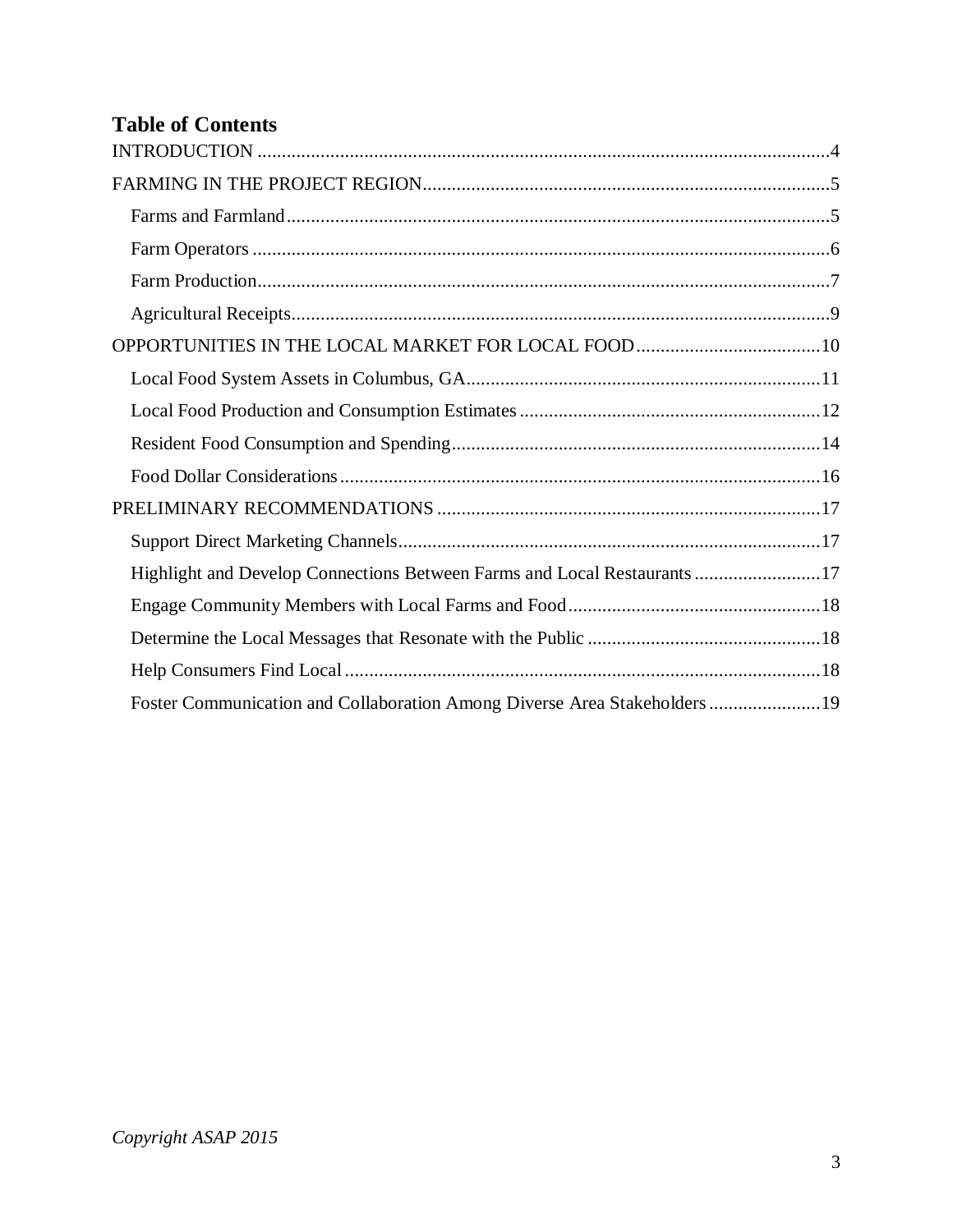## <span id="page-3-0"></span>**INTRODUCTION**

This report was produced by ASAP (Appalachian Sustainable Agriculture Project) to provide the Columbus Local Food Fund members and other stakeholders in the Columbus, Georgia region with information they need to develop the local food system in Columbus, Georgia. The contents of the report include a basic analysis of agricultural production and the characteristics of farming for the  $62$  counties<sup>1</sup> located within a 100 mile radius of Columbus. In addition, the report provides an analysis of food consumption and spending by the 474,650 residents living within

Muscogee County and the immediately surrounding counties of Chattahoochee, Harris, Marion, Talbot, Russell, and Lee. These two geographic boundaries will be referred to throughout this report as the "100 mile region" and "seven county region."

The first two sections of this report focus on statistical data and analysis regarding food and farm conditions, food production trends, and consumption patterns for the respective project areas. The last section of the report provides preliminary recommendations for strategic action



and next steps for developing the local food, farm, and agribusiness sectors serving Columbus.

1 Georgia: Baker, Bibb, Butts, Calhoun, Carroll, Chattahoochee, Clay, Clayton, Coweta, Crawford, Crisp, Dooly, Dougherty, Douglas, Early, Fayette, Fulton, Harris, Heard, Henry, Houston, Lamar, Lee, Macon, Marion, Meriwether, Miller, Monroe, Muscogee, Peach, Pike, Quitman, Randolph, Schley, Spalding, Stewart, Sumter, Talbot, Taylor, Terrell, Troup, Upson, Webster, and Worth counties.

Alabama: Barbour, Bullock, Chambers, Clay, Cleburne, Coffee, Coosa, Dale, Elmore, Henry, Houston, Lee, Macon, Montgomery, Pike, Randolph, Russell, and Tallapoosa counties.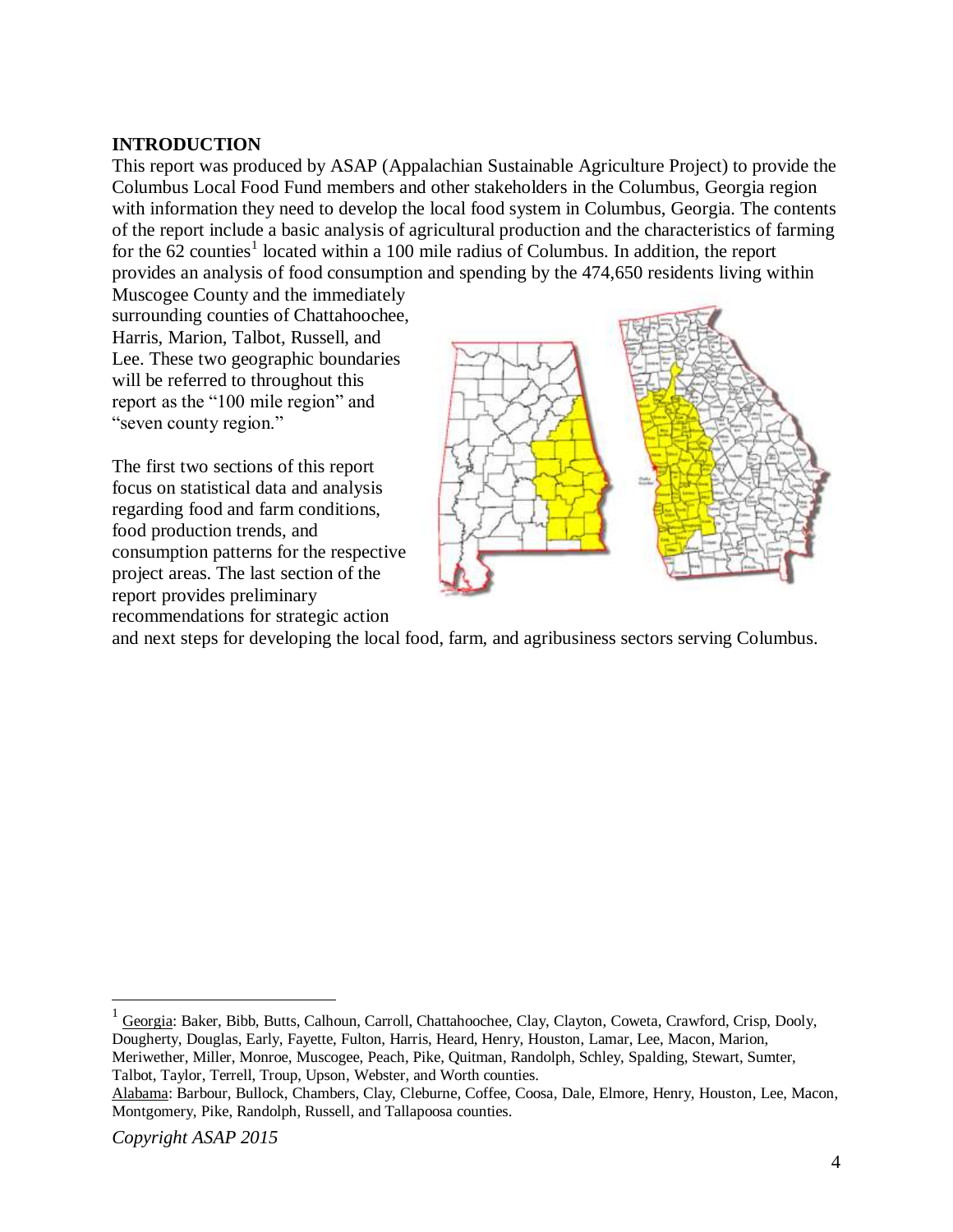## <span id="page-4-0"></span>**FARMING IN THE PROJECT REGION**

## <span id="page-4-1"></span>**Farms and Farmland**

According to the most recent U.S. Department of Agriculture (USDA) Census of Agriculture, which reports data from 2012, the 100 mile region around Columbus is home to 17,596 farms operating on nearly five million acres of farmland. Farms in the 100 county region make up a fifth of all farms in states of Georgia and Alabama. Figure 1 provides a breakdown of farms by size for both the 2007 and 2012 censuses of agriculture for the 100 mile region, and Table 1 provides the numerical data of farms by size, including percentage changes in their numbers between the two census years.



#### *Figure 1. Farms by Size (2007 & 2012)*

## *Table 1. Farms by Size (2007 & 2012)*

|                       | 2007      | 2012      | % Change 07-12 |
|-----------------------|-----------|-----------|----------------|
| Farms                 | 19,795    | 17,596    | $-11.1%$       |
| Land in farms (acres) | 5,143,570 | 4,945,054 | $-3.9\%$       |
| <b>Size of farm</b>   | 2007      | 2012      | % Change 07-12 |
| 1 to 9 acres          | 1,175     | 1,045     | $-11.1%$       |
| 10 to 49 acres        | 5,756     | 4,748     | $-17.5%$       |
| 50 to 179 acres       | 6,811     | 6,110     | $-10.3%$       |
| 180 to 499 acres      | 3,649     | 3,351     | $-8.2%$        |
| 500 to 999 acres      | 1,296     | 1,231     | $-5.0\%$       |
| $1,000$ acres or more | 1,108     | 1,111     | 0.3%           |

Table 1 shows the predominance of smaller farms (under 180 acres) which made up 68 percent of all farms in the 100 mile region in 2012. According to the census, the average farm size in the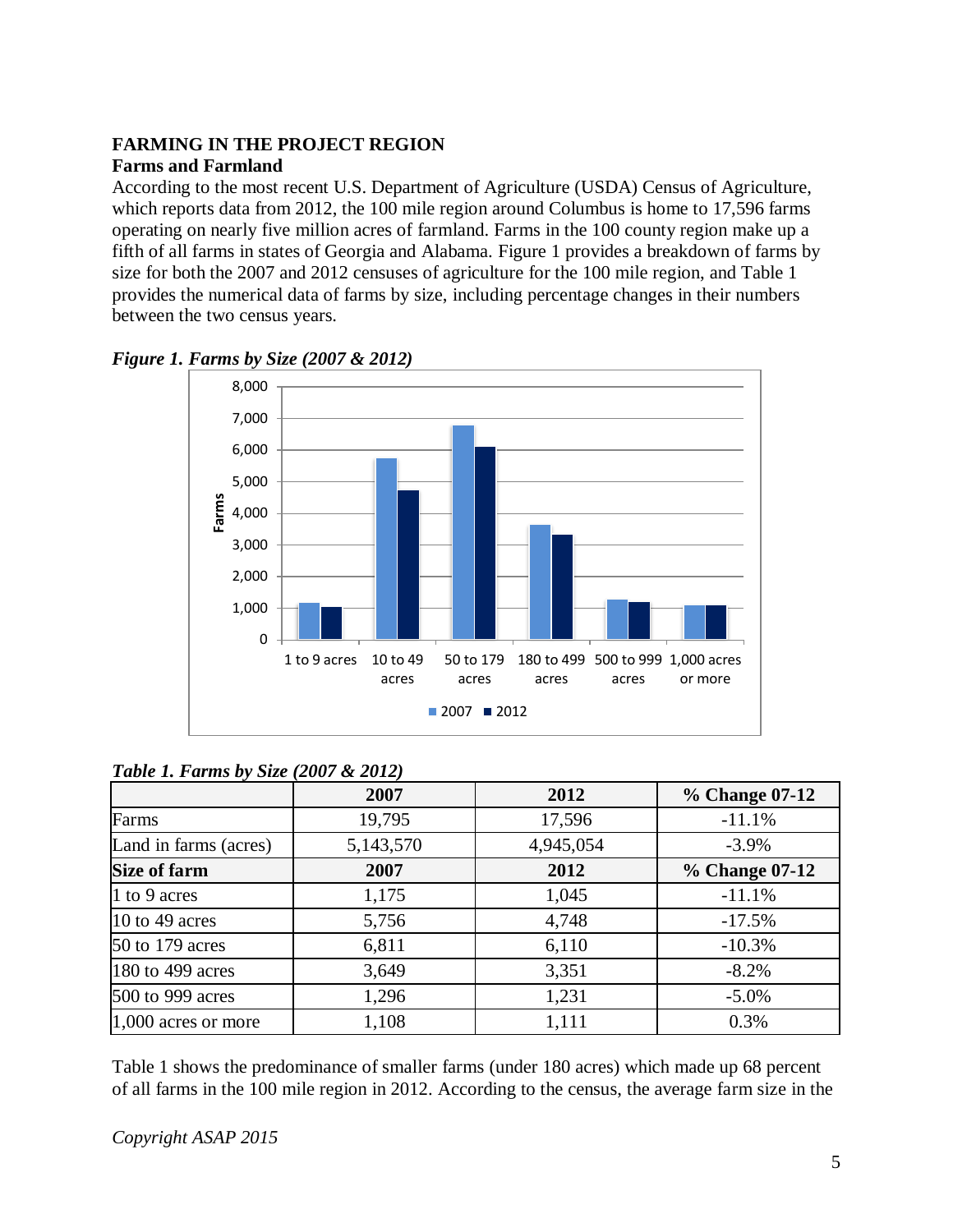region is large at 302 acres (shown in Figure 2). However this average is heavily skewed by the many massive farms in the region (1,000 acres or more). A better understanding of the size of many farms in the region comes from the 100 mile region's median farm size of 106 acres.



*Figure 2. Average and Median Farm Sizes in the 100 Mile Region (2007 & 2012)*

For 2012, farms in the 100 mile region were larger than the average size of Georgia and Alabama farms, which measured an average of 228 acres in Georgia (median 70 acres) and 206 acres in Alabama (median 75 acres).

Referring back to Table 1, which shows the percentages of farm and farmland loss that occurred in the region between the 2007 and 2012 censuses, small farms experienced the greatest losses, particularly farms between 10 and 49 acres. Concurrent with the loss in farms was nearly a four percent loss in farmland. The three counties that suffered the largest losses were Dooly, GA (- 28,744 acres, -18.5 percent), Harris, GA (-28,400 acres, -46.7 percent), and Taylor, GA (-25,156 acres, -29 percent). Still, there were seventeen counties that reported increased farmland acreage between 2007 and 2012, the top three being Worth, GA (+36,815 acres, +19.1 percent), Crisp, GA (+33,980 acres, +40.8 percent) and Bullock, AL (+30,649 acres, 22.9 percent). These decreases are not too far off from the state-level losses in Alabama and Georgia. Between the 2007 and 2012 censuses Alabama saw an 11.3 percent loss in farms and 1.4 percent loss in farmland while the state of Georgia experienced an 11.7 percent loss in farms and 5.2 percent loss in farmland.

## <span id="page-5-0"></span>**Farm Operators**

For 2012, the 100 mile region's 17,596 farms were run by 25,763 farm operators, 7,485 of whom were women (29 percent). The vast majority, 92 percent, of these operators were white; six percent were black and one percent were Latino. In addition, 45 percent of operators in the 100 mile region reported their primary occupation as farming while the other 55 percent reported a

*Copyright ASAP 2015*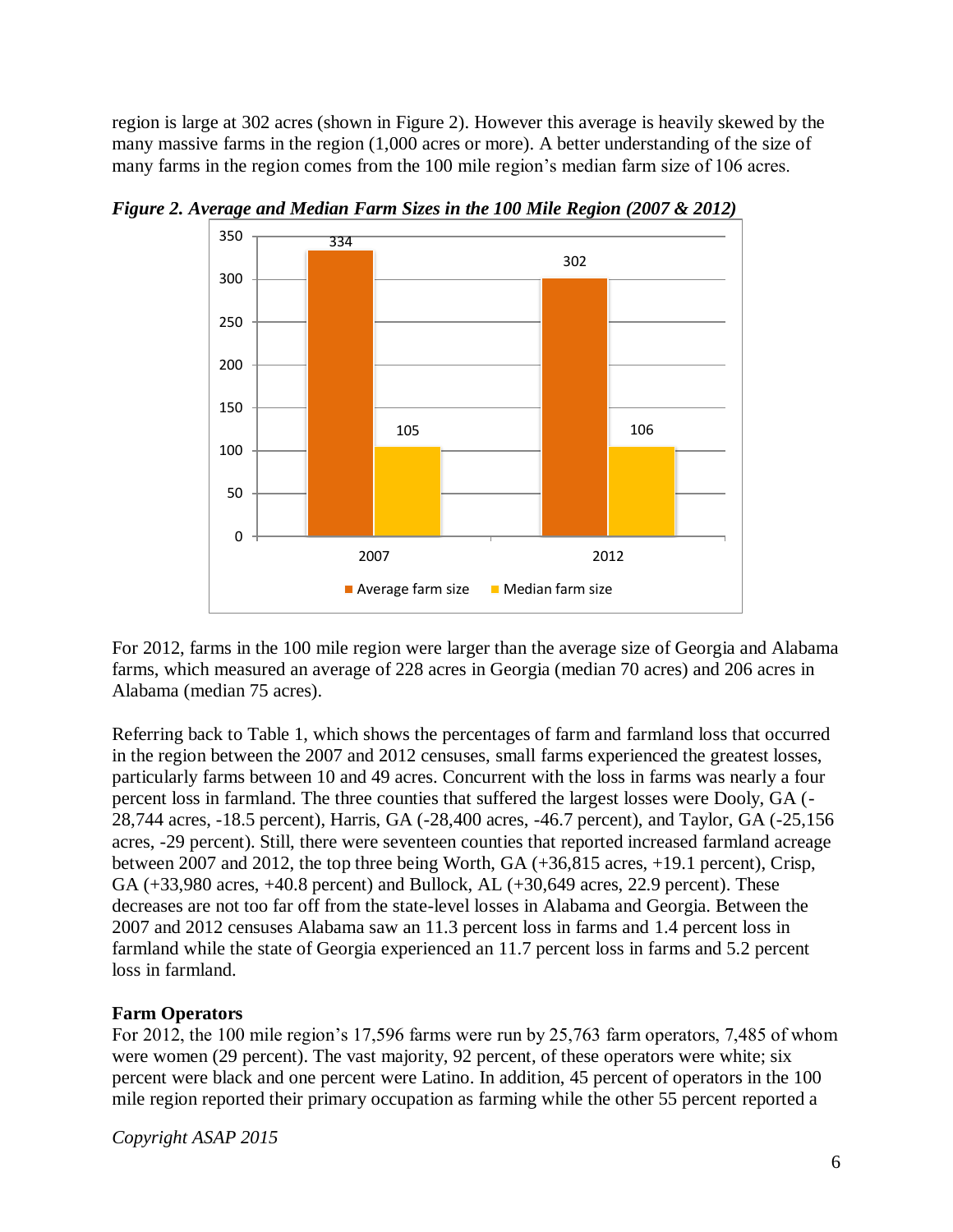primary occupation of "other." Accordingly, many farmers in the project region earn a proportion of their income off farm, but still engage in farming activities for extra income, to qualify for tax exemptions, to carry on a family tradition, because they enjoy it, etc.

The Census of Agriculture provides additional data for principal operators of farms, defined as the person primarily responsible for the on-site, day-to-day operation of the farm or ranch business. One such piece of data is principal farmer age, as shown in Table 2. The average age of principal operators in the 100 mile region in 2012 was 60.5 (compared to the national average of 58.3). A quarter of all principal operators in the 100 mile region are seventy or older, which is a higher rate than the national average where 21 percent of principal operators are seventy or older. The 100 mile region county with the highest average age of operator was Clayton, GA (68.7 years); the lowest was Miller, GA (56.4 years).

|             | <b>Total Number</b> | <b>Percentage of all Principal</b><br><b>Operators</b> |
|-------------|---------------------|--------------------------------------------------------|
| Under 25    | 65                  | 0.4%                                                   |
| $25 - 34$   | 672                 | 3.8%                                                   |
| 35-44       | 1,520               | 8.6%                                                   |
| $45 - 54$   | 3,369               | 19.1%                                                  |
| 55-59       | 2,475               | 14.1%                                                  |
| $60 - 64$   | 2,546               | 14.5%                                                  |
| 65-69       | 2,549               | 14.5%                                                  |
| 70 and Over | 4,400               | 25.0%                                                  |

*Table 2. Principal Farm Operators by Age Group (2012)*

## <span id="page-6-0"></span>**Farm Production**

The Census of Agriculture uses the North American Industry Classification System (NAICS) to classify farms by their primary economic activity. The NAICS system is intended to provide a consistent framework for the collection, analysis, and dissemination of industrial statistics related to specific business sectors. Figure 3 shows that, according to the NAICS coding system, the majority of farms in the 100 county region are primarily engaged in beef, sugarcane/hay, or "all other crop" production. The USDA defines "all other crop production" as establishments primarily engaged in growing crops not included in the other categories or establishments with no one crop or family of crops accounting for one-half of the establishment's agricultural production, which could include foods for human consumption.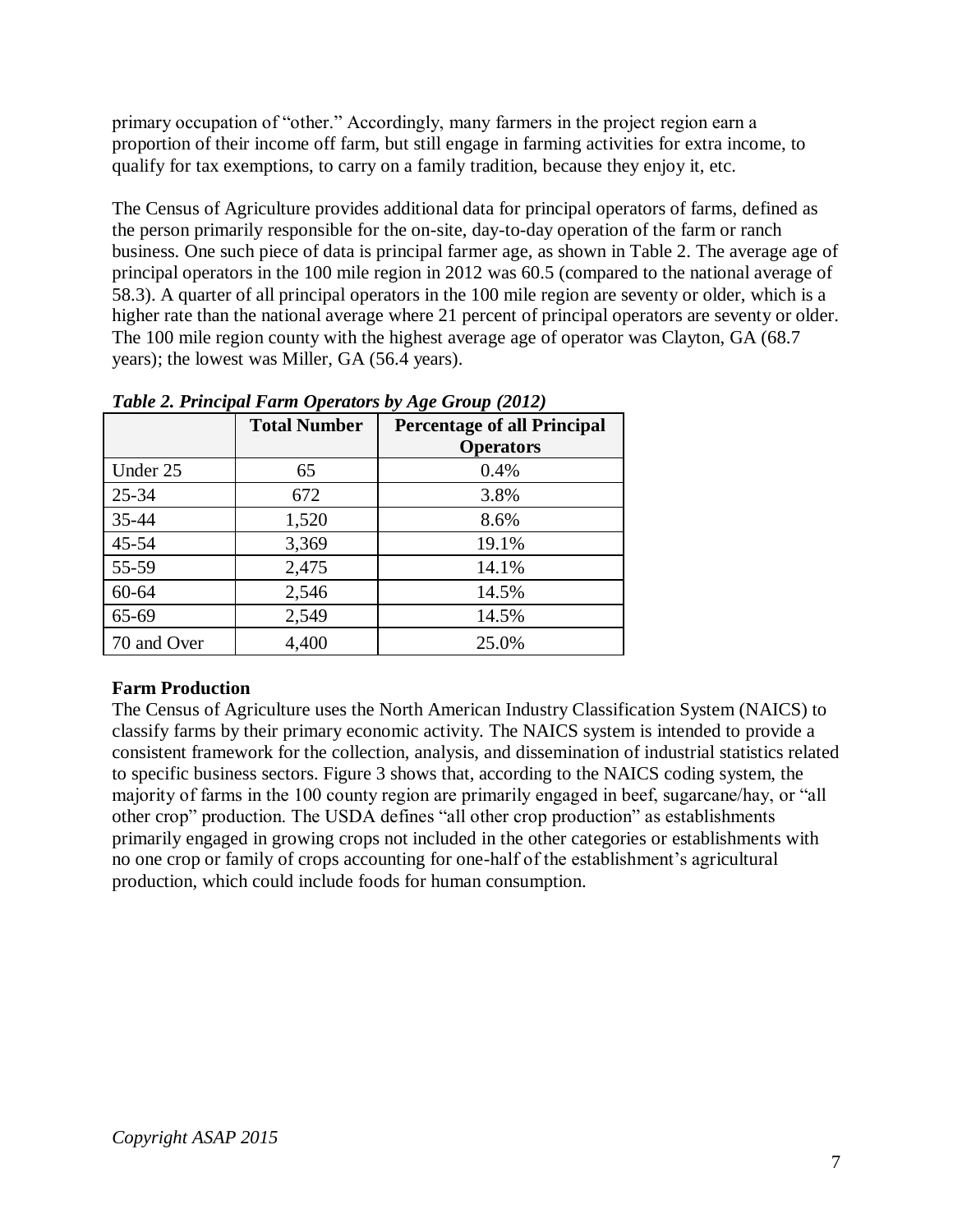

*Figure 3. Farm Economic Classification by North American Industry Classification System in the 100 Mile Region (2012)*

Two of the most important crops produced in the 100 mile region are pecans and snap beans. Historically and today, the region has been home to major commercial growers who are supported by some of the country's largest food processing companies like Coca-Cola, Koch, Kellogg's, and Claxton Farms.<sup>2</sup> In the 1950's, pecan processing became commercialized in Georgia, with the industry concentrated in the southwest region of the state, particularly in Dougherty and Mitchell counties.<sup>3</sup> Together, Sunnyland Farms Inc. of Dougherty County and Birdsong Peanuts in Worth and Early counties employ 490 individuals and produce packaged gift boxes and tins of nuts, fruit cakes, and candies.

According to University of Georgia Cooperative Extension, snap beans are an important horticultural crop for the state of Georgia in particular and the U.S. as a whole.<sup>4</sup> As of 2012, Georgia was the second largest grower of snap beans in the U.S. with the Columbus region responsible for a majority of snap bean production. According to a report by the Southern

<sup>&</sup>lt;sup>2</sup> Georgia Power. (2014). Food Processing - Georgia's Top Manufacturing Industry. Georgia Power Community and Economic Development. Retrieved from<http://selectgeorgia.com/publications/Food-Processing-Industry-Report.pdf>

<sup>&</sup>lt;sup>3</sup> Georgia's Virtual Library (2015) "Pecans." Georgia Info an Online Georgia Almanac. Retrieved from <http://georgiainfo.galileo.usg.edu/topics/economy/article/pecans>

<sup>4</sup> UGA Vegetable Team. (2013). "Commercial Snap Bean Production in Georgia." University of Georgia Cooperative Extension. (B 1369).<http://extension.uga.edu/publications/detail.cfm?number=B1369>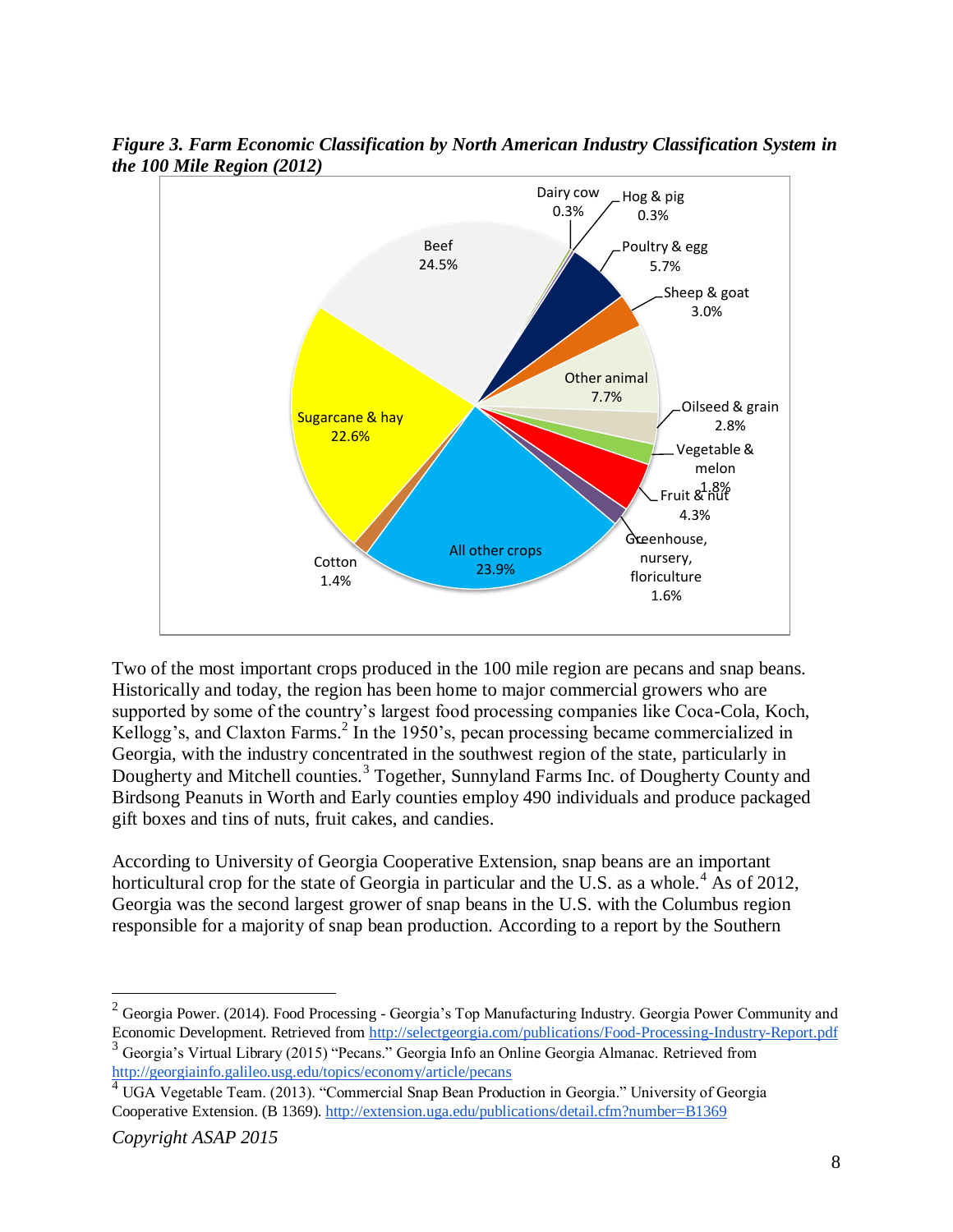Integrated Pest Management Center, snap beans are shipped to Texas for processing as the only facility in Georgia closed over a decade ago. $5$ 

## <span id="page-8-0"></span>**Agricultural Receipts**

According to the 2012 Census of Agriculture, total combined agricultural receipts reported for the 100 mile region was over \$3 billion, a 43 percent increase over the 2007 total of \$2.1 billion. Four percent of these receipts came from the sale of fruits, vegetables, melons, and tree nuts; 55 percent came from the sale of livestock, poultry, and their products (Figure 4).



*Figure 4. Agricultural Sales by Product Type (2012)* 6

As the Census of Agriculture does not distinguish between farms that sell their products to local markets and those that do not, the number of fruit, vegetable, and livestock farms producing for local markets is unclear. The bulk of these products are grown to sell to wholesalers and processors and are not marketed for local consumption.

Though the Census does not reveal the number of farms engaged in local markets, it does report 879 farms (five percent of all farms) in the 100 mile region selling their edible goods directly to customers via farmers markets, roadside stands, or through community supported agriculture (CSA's), as well as 237 farms that report selling goods directly to retail outlets like restaurants and institutions. Though a minority, these farms vending directly to their customers form the foundation for the region's developing local food system.

<sup>&</sup>lt;sup>5</sup> Pest Management Strategic Plan Database. (2003). "Crop Profile for Beans (Snap) in Georgia." United States Department of Agriculture Research, Education, & Economics Information System. <http://www.ipmcenters.org/cropprofiles/docs/GAsnapbeans.pdf>

<sup>&</sup>lt;sup>6</sup> "All other product sales" includes the sales from field crops like cotton, tobacco, or hay, nursery crops, grains, forest products, greenhouse, floriculture, sod,propagative materials, among other non fruit, vegetable, or livestockrelated products.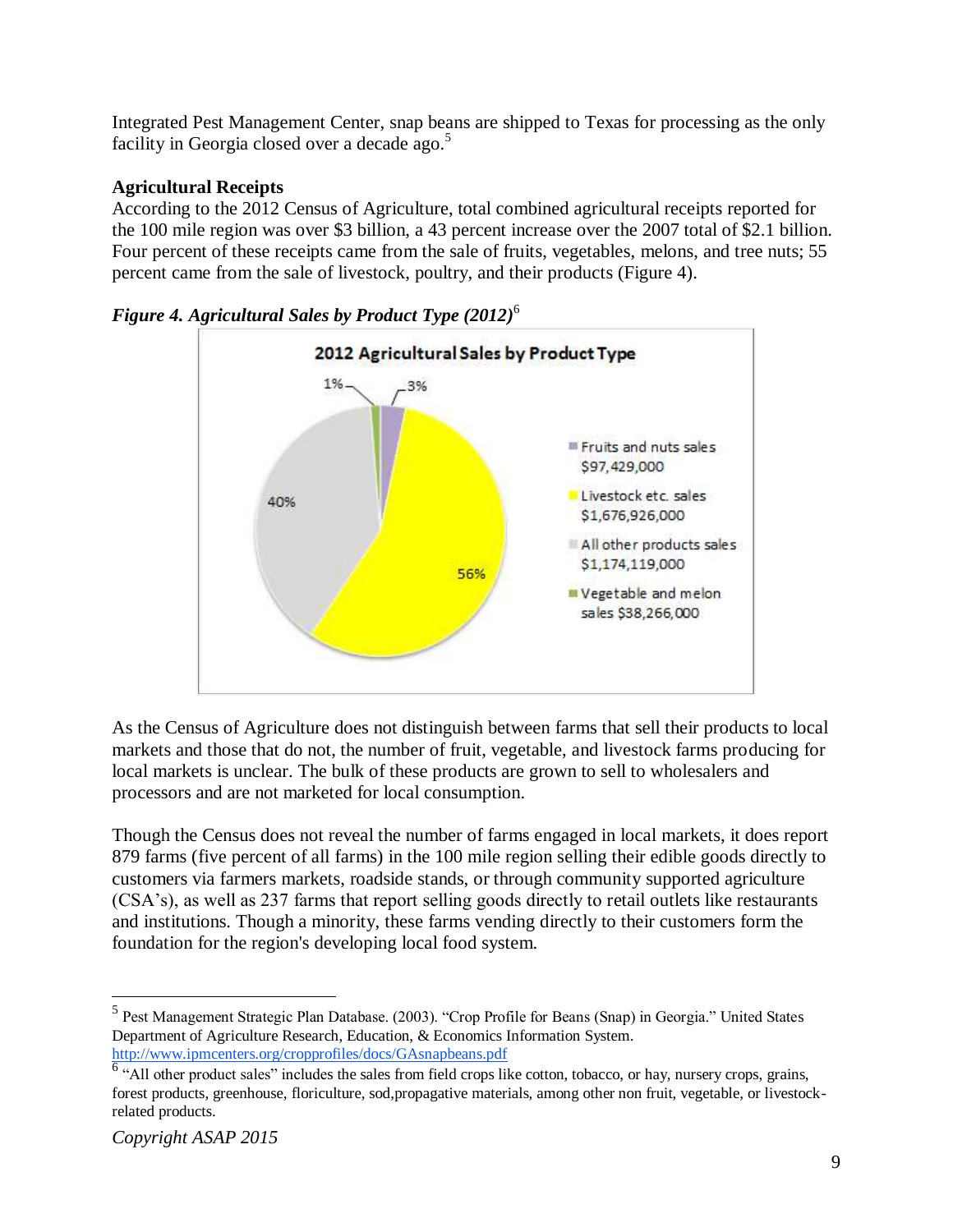## <span id="page-9-0"></span>**OPPORTUNITIES IN THE LOCAL MARKET FOR LOCAL FOOD**

Despite national trends toward consolidation of the food system, other national trends

demonstrate the growth of local, decentralized markets. National market research by firms like the Hartman Group and JWT Advertising have tracked the shift in consumer demand to favor locally grown foods, as have organizations like the National Restaurant Association and the National Grocers Association who have named locally sourced foods top trends in 2013, 2014, and  $2015^7$ .

According to an August 2013 USDA news release, local food sales through direct and intermediate markets, worth an estimated \$1 billion in 2005, grew to \$4.8 billion in 2007 and reached nearly \$7 billion



in 2012.<sup>8</sup> To better understand how this national movement translates to the local level, we can look at the balance between local food production in the 100 mile region and general food purchasing and consumption of residents in the seven county region.

Though the project area is dominated by industrial-scale agriculture, evidence of the interest in and growth of local food opportunities exists. For example, as shown in Figure 5, direct sales in the region grew 44 percent from 2007 to 2012 from \$2,893,000 to \$4,180,000.

 7 National Restaurant Association, "What's Hot in 2015? Discover new menu trends," National Restaurant Association News & Research, December 3, 2014, http://www.restaurant.org/News-Research/News/What-s-Hot-in-2015-culinary-forecast-predicts-top

National Restaurant Association, "What's Hot in 2014 culinary forecast confirms sourcing, nutrition trends" Culinary Forecast Predicts Top Food and Drink Menu Trends," National Restaurant Association News & Research, December 3, 2013, http://www.restaurant.org/News-Research/News/What-s-Hot-in-2014-culinary-forecastconfirms-sour

National Restaurant Association, "National Restaurant Association's "What's Hot in 2013" Culinary Forecast Predicts Top Food and Drink Menu Trends," National Restaurant Association News & Research, December 4, 2012, http://www.restaurant.org/Pressroom/Press-Releases/Whats-Hot-in-2013-Culinary-Forecast

National Grocers Association, "2013 National Grocers Association Supermarket Guru Consumer Panel Survey," National Grocers Association, August 23, 2012, http://www.nationalgrocers.org/resource-center/ngaresearch/consumer-panel-survey

<sup>&</sup>lt;sup>8</sup> "USDA Celebrates National Farmers Market Week, August 4-10," USDA Office of Communications, News Release No. 0155.13, accessed October 31, 2013,

http://www.usda.gov/wps/portal/usda/usdamediafb?contentid=2013/08/0155.xml&printable=true&contentidonly=tr ue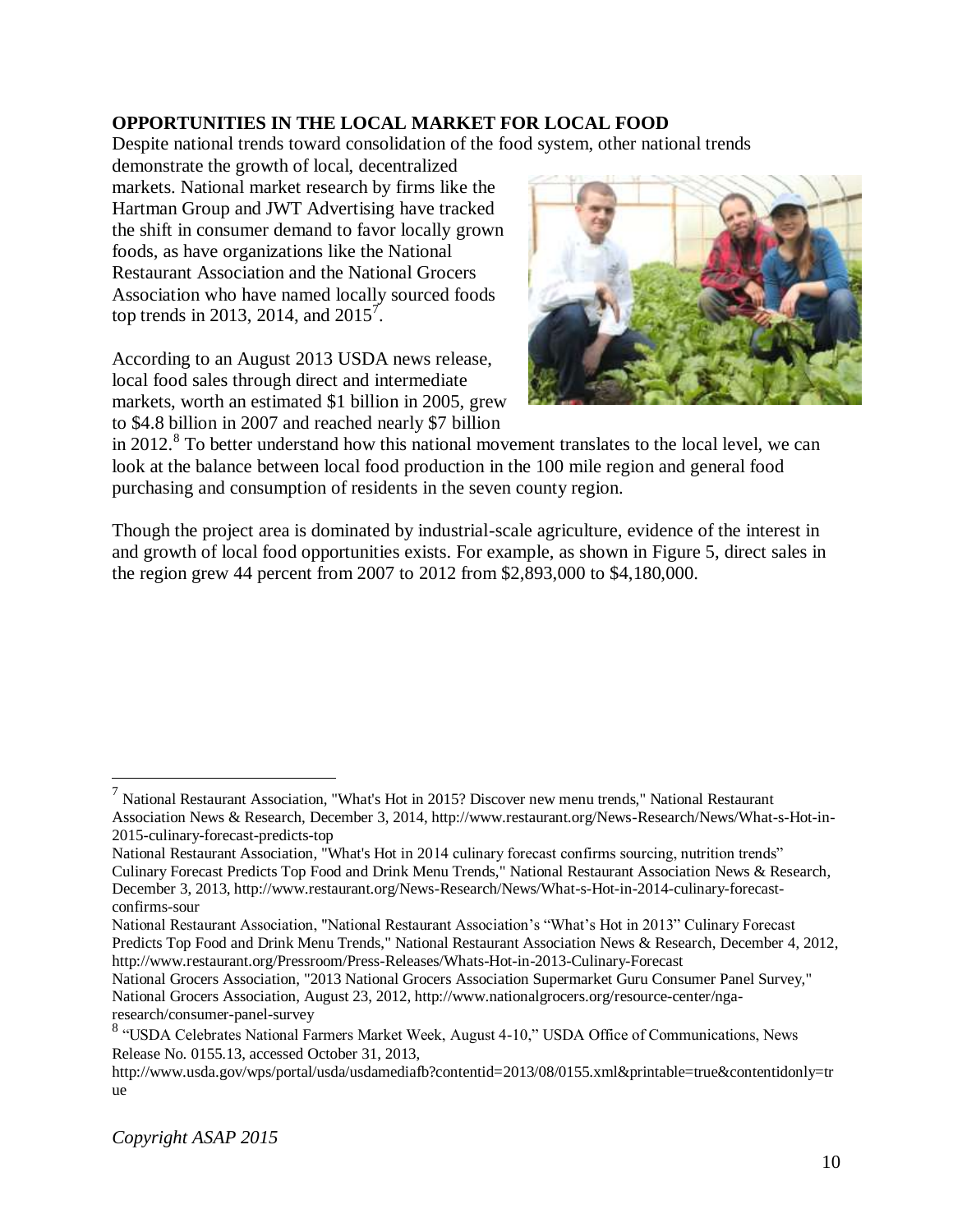

*Figure 5. Farms Engaged in Direct Sales and Value of Direct Sales (2007 & 2012)*

The number of farms providing agritourism opportunities (e.g., hunting, fishing, farm or wine tours, hay rides, etc.) increased over the same time period, going from 369 farms in 2007 to 498 farms in 2012 (+35 percent). Income from these activities grew substantially, nearly doubling, from \$2,786,000 in 2007 to \$5,461,000 in 2012. Still, there is ample room for growth and expansion of opportunities for local farms in the 100 mile region to provide fresh food products to area residents.

#### <span id="page-10-0"></span>**Local Food System Assets in Columbus, GA**

In addition to the farms engaged in direct to consumer sales and agritourism in the project region, the central metropolitan hub of Columbus, Georgia is home to a variety of community associations, institutions, and businesses already interested and engaged in local food system activities. These organizations purchase local food products, provide education and training opportunities to area family farms and agribusiness entrepreneurs, promote local food activities in the community, and help connect residents to local sources of healthy, fresh local foods.

To identify some of these important organizations, a group of stakeholders from the Columbus Local Food Fund contributed their knowledge as well as solicited the knowledge of other stakeholders in the community to develop an asset map detailing the locations, contact information, and local food and farm focuses of these groups. The resulting working document is filled with over 150 individuals, markets, retailers, organizations, governmental departments, restaurants, grocers, farms, and processors who make up the foundation of the local food and farm economy in Columbus and the surrounding area, and the center from which the local food movement will expand.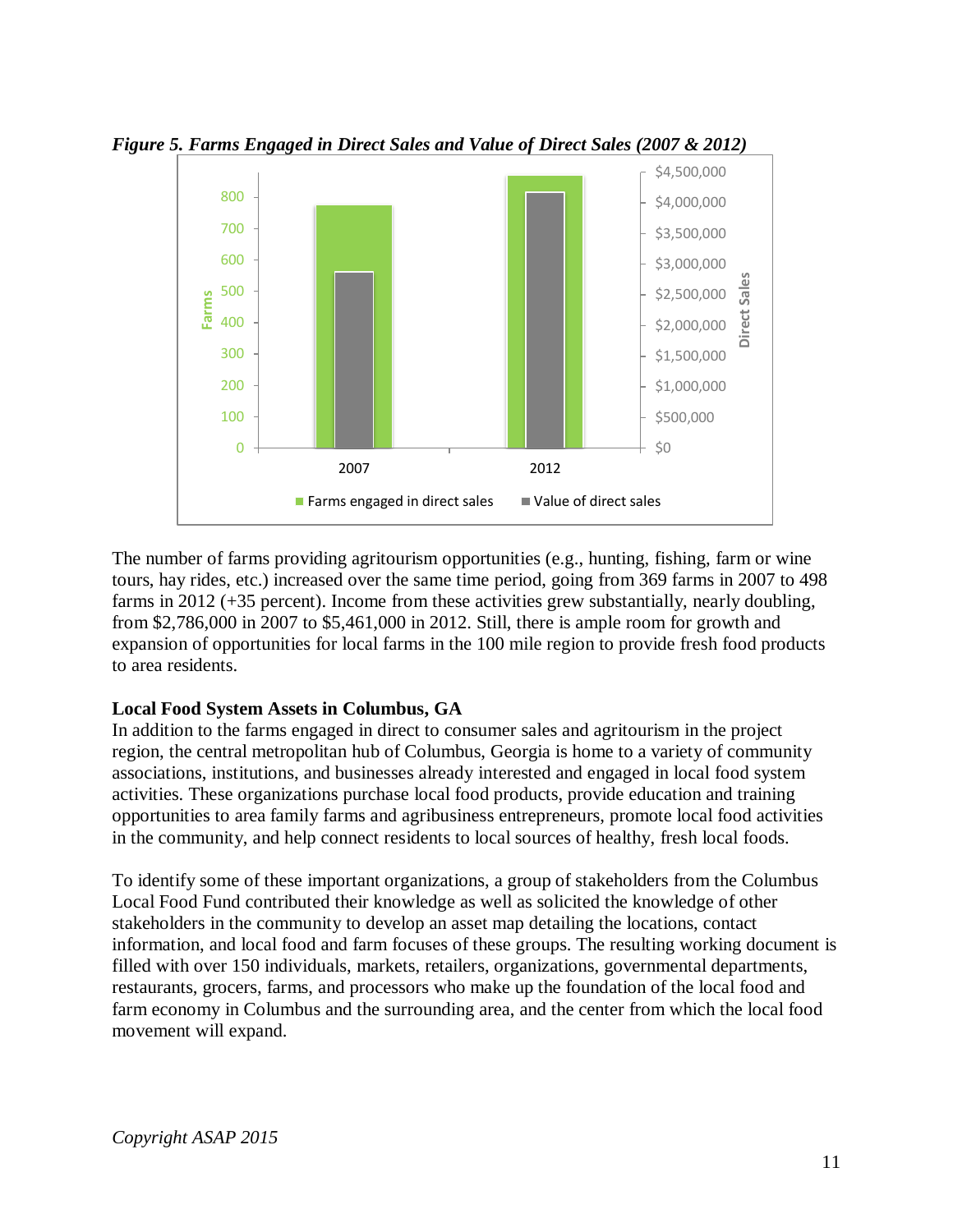#### <span id="page-11-0"></span>**Local Food Production and Consumption Estimates**

No matter how large the demand for locally grown foods, there is an upper limit to the amount of local product residents, visitors, and businesses can purchase from regional growers based on climate and soil-related limitations. Local farmers cannot supply 100 percent of the produce



currently consumed by potential local customers, because they cannot efficiently grow bananas, pineapple, or lemons, for example, no matter how much local food infrastructure is improved.

Farmers of the 100 mile region do, however, produce 25 different types of fresh fruits, vegetables, and nuts that account for approximately half of the fresh produce and nuts most frequently and regularly consumed by residents of the seven county region. Table 3 shows production and consumption estimates for these 25 fresh products. The column labeled "Acres in

Production" shows the current capacity for the production of these goods in the 100 mile region as of 2012. The column titled "Sufficient to Supply (x)% of the Local Population" is a calculated estimate, based on per capita consumption of each fresh food item by residents of the seven county region. It is the approximate amount of local demand that could be supplied by local production.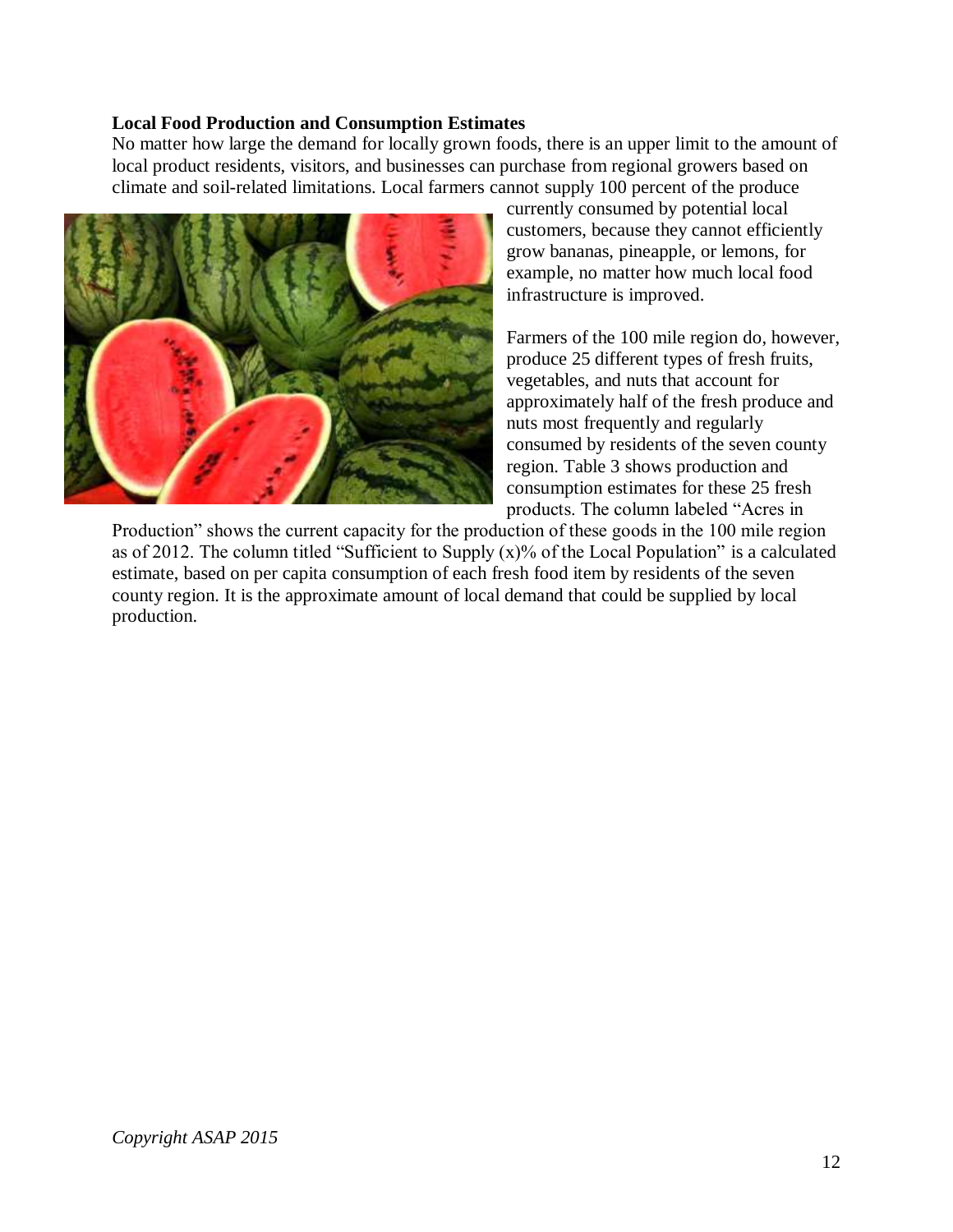|                       | <b>Acres in Production in 100 Mile</b><br><b>Region</b> | Sufficient to Supply $(x)$ % of the<br><b>Seven County Population</b> |
|-----------------------|---------------------------------------------------------|-----------------------------------------------------------------------|
| Apples                | 46                                                      | 2%                                                                    |
| Beans, green lima     | 48                                                      | 4%                                                                    |
| Beans, snap           | 3,782                                                   | 500%                                                                  |
| <b>Bell</b> peppers   | 15                                                      | 1%                                                                    |
| <b>Blackberries</b>   | $\overline{4}$                                          | 2%                                                                    |
| <b>Blueberries</b>    | 178                                                     | 2%                                                                    |
| Cantaloupe            | 24                                                      | 10%                                                                   |
| <b>Collard Greens</b> | 12                                                      | 60%                                                                   |
| Cucumbers             | 31                                                      | 3%                                                                    |
| Eggplant              | 11                                                      | 2%                                                                    |
| Grapes                | 336                                                     | 15%                                                                   |
| Kale                  | $\overline{2}$                                          | 3%                                                                    |
| Okra                  | 30                                                      | 70%                                                                   |
| Peaches               | 3,575                                                   | 400%                                                                  |
| Pears                 | 32                                                      | 10%                                                                   |
| Peas                  | 141                                                     | 5%                                                                    |
| Pecans                | 35,050                                                  | 2,000%                                                                |
| Plums                 | 3                                                       | 2%                                                                    |
| Potatoes              | 42                                                      | 1%                                                                    |
| <b>Strawberries</b>   | 9                                                       | 0%                                                                    |
| Sweet corn            | 277                                                     | 9%                                                                    |
| Squash                | 14                                                      | 0%                                                                    |
| Tomatoes              | 217                                                     | 9%                                                                    |
| <b>Turnip Greens</b>  | 6                                                       | 4%                                                                    |
| Watermelon            | 4,221                                                   | 500%                                                                  |

*Table 3. Consumption & Production Estimates of Fresh Produce in the Project Regions (2012)*

What is clear from Table 3 is that for some of the fresh fruits and vegetables grown in the region, there is significantly more demand (consumption) than supply (production). For certain produce items, however, regional production levels far surpass regional consumption levels. Two notable examples of this pattern are in the production of pecans and snap beans, both of which are produced in commercial-scale quantities.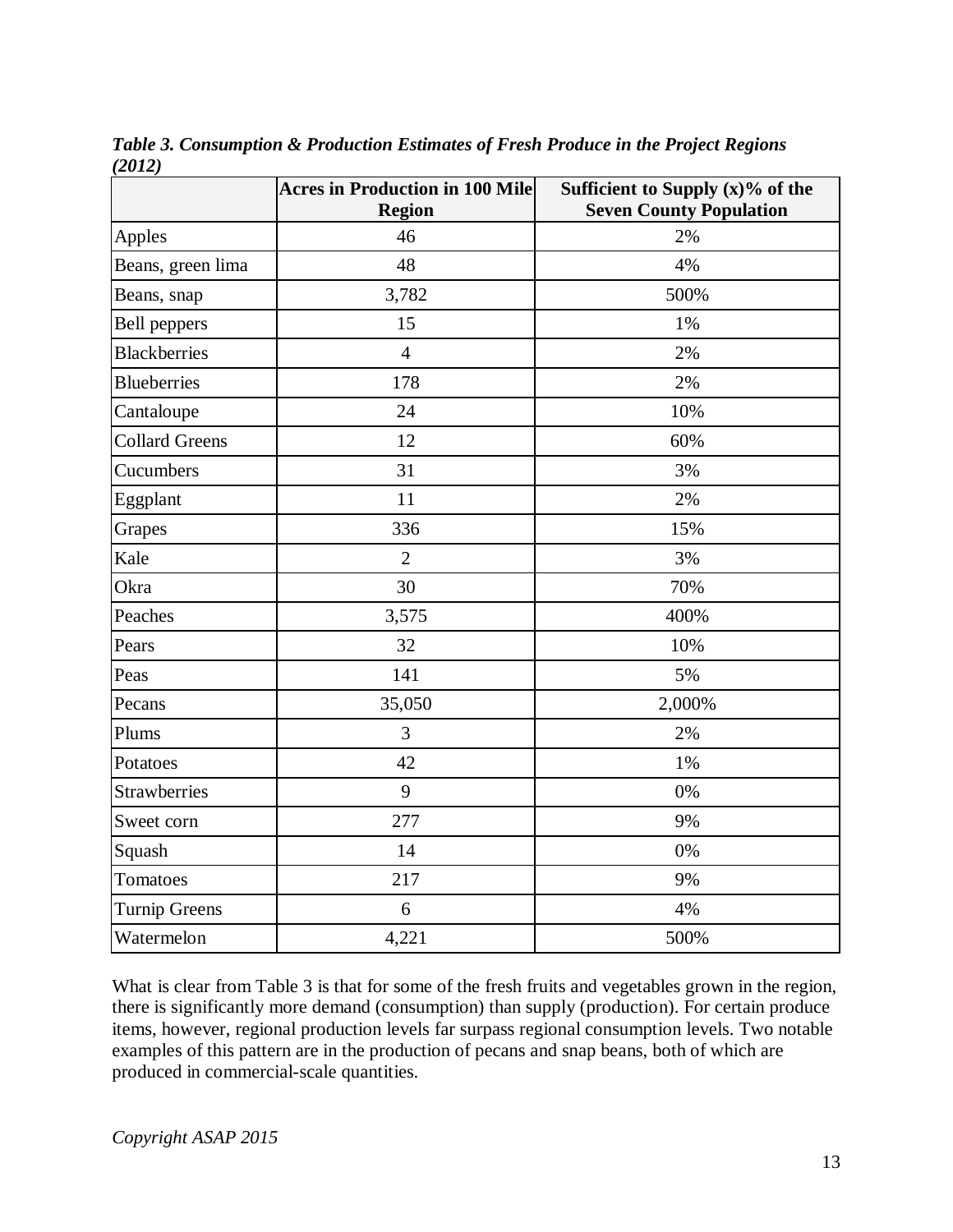Table 4, like Table 3, shows a comparison of current consumption rates versus area production volumes for selected animals and their edible products. As with fruits and vegetables, most livestock are being produced in quantities much lower than regional demand (i.e., hogs, turkeys, and beef cows) but others are produced in quantities much larger than what the local population consumes per year (e.g., chicken).

|           | <b>Number of Animals Sold in</b><br>the 100 Mile Region | Sufficient to Supply $(x)$ % of the<br><b>Seven County Population</b> |
|-----------|---------------------------------------------------------|-----------------------------------------------------------------------|
| Beef cows | 264,474                                                 | 65%                                                                   |
| Chickens  | 401,641,997                                             | 9,00%                                                                 |
| Hogs      | 2.929                                                   | ${<}1\%$                                                              |
| Turkeys   | 2,908                                                   | ${<}1\%$                                                              |

*Table 4. Consumption & Production Estimates of Animal Products in the Project Region (2012)*

Though Tables 3 and 4 show large quantities of local food production in the region, as stated previously, a majority of these products are not marketed to local residents but are sold to outside markets through complex national and global food supply chains.

## <span id="page-13-0"></span>**Resident Food Consumption and Spending**

This section focuses on fresh produce consumption. Fresh produce requires little processing and is therefore more easily produced and marketed through local marketing channels.<sup>9</sup> For this reason, a focus on fresh produce consumption and production will yield the most practical assessment of the potential for immediate local food system expansion in the project region.

Based on 2014 population estimates, the residents of the seven county region spend nearly \$1.2 billion on food each year. Regional estimates indicate that the average household in the southern U.S. spends 60 percent of total food expenditures on food consumed at home and the remaining 40 percent on food consumed away from home. For the project region, this figure breaks down to \$689 million spent on food consumed at home and \$470 million spent on food consumed away from home.

Looking at Table 5, in 2013 the estimated retail value of resident spending in the seven county region on a selected variety of fresh fruits, vegetables, and nuts that can be grown in the region totaled \$127 million dollars, or about 11 percent of total food purchasing. For comparison, farms in the 100 mile project region produced an estimated retail equivalent of over \$344 million dollars of the same fruit, vegetable, and nut products.

<sup>&</sup>lt;sup>9</sup> Steve Martinez et al., "Local Food Systems: Concepts, Impacts, and Issues," USDA Economic Research Service (2010): 97, http://www.ers.usda.gov/media/122868/err97\_1\_.pdf.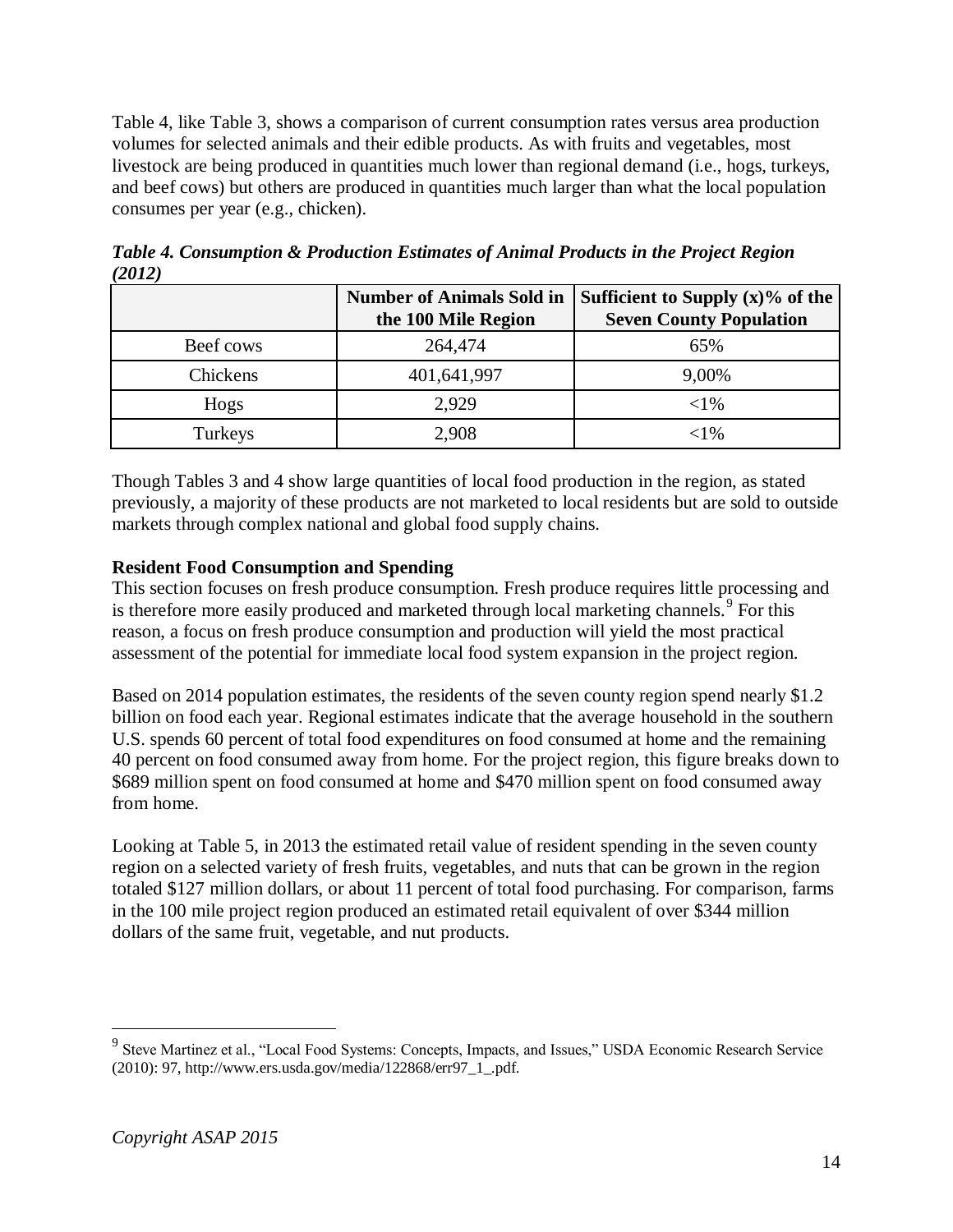|                       | $\frac{1}{2}$<br><b>Estimated Retail Value of Seven</b><br><b>County Resident Purchases</b> | <b>Estimated Retail Value of 100 Mile</b><br><b>County Production</b> |
|-----------------------|---------------------------------------------------------------------------------------------|-----------------------------------------------------------------------|
| Apples                | \$7,377,400                                                                                 | \$1,545,500                                                           |
| Beans, green lima     | \$861,500                                                                                   | \$329,500                                                             |
| Beans, snap           | \$783,300                                                                                   | \$41,604,100                                                          |
| <b>Bell</b> peppers   | \$2,877,800                                                                                 | \$291,200                                                             |
| <b>Blackberries</b>   | \$1,369,200                                                                                 | \$217,500                                                             |
| <b>Blueberries</b>    | \$2,289,800                                                                                 | \$5,051,600                                                           |
| Cantaloupe            | \$1,281,400                                                                                 | \$1,326,200                                                           |
| <b>Collard Greens</b> | \$125,000                                                                                   | \$718,000                                                             |
| Cucumbers             | \$1,666,100                                                                                 | \$556,300                                                             |
| Eggplant              | \$3,001,700                                                                                 | \$562,700                                                             |
| Grapes                | \$4,166,400                                                                                 | \$5,688,100                                                           |
| Kale                  | \$666,800                                                                                   | \$168,600                                                             |
| Okra                  | \$304,600                                                                                   | \$2,190,800                                                           |
| Peaches               | \$1,283,000                                                                                 | \$53,602,500                                                          |
| Pears                 | \$1,108,700                                                                                 | \$1,317,500                                                           |
| Peas                  | \$2,399,000                                                                                 | \$1,523,700                                                           |
| Pecans                | \$964,700                                                                                   | \$171,287,900                                                         |
| Plums                 | \$260,600                                                                                   | \$57,100                                                              |
| Potatoes              | \$71,235,400                                                                                | \$4,383,000                                                           |
| <b>Strawberries</b>   | \$4,301,600                                                                                 | \$261,500                                                             |
| Sweet corn            | \$459,700                                                                                   | \$4,284,500                                                           |
| Squash                | \$1,681,300                                                                                 | \$631,800                                                             |
| Tomatoes              | \$15,431,900                                                                                | \$13,859,700                                                          |
| <b>Turnip Greens</b>  | \$820,800                                                                                   | \$326,000                                                             |
| Watermelon            | \$673,500                                                                                   | \$32,055,500                                                          |
| <b>Total</b>          | \$127,391,200                                                                               | \$343,840,800                                                         |

*Table 5. Resident Spending in the Seven County Region and Estimated Retail Value of Selected Products Grown in the 100 Mile Region (2012)*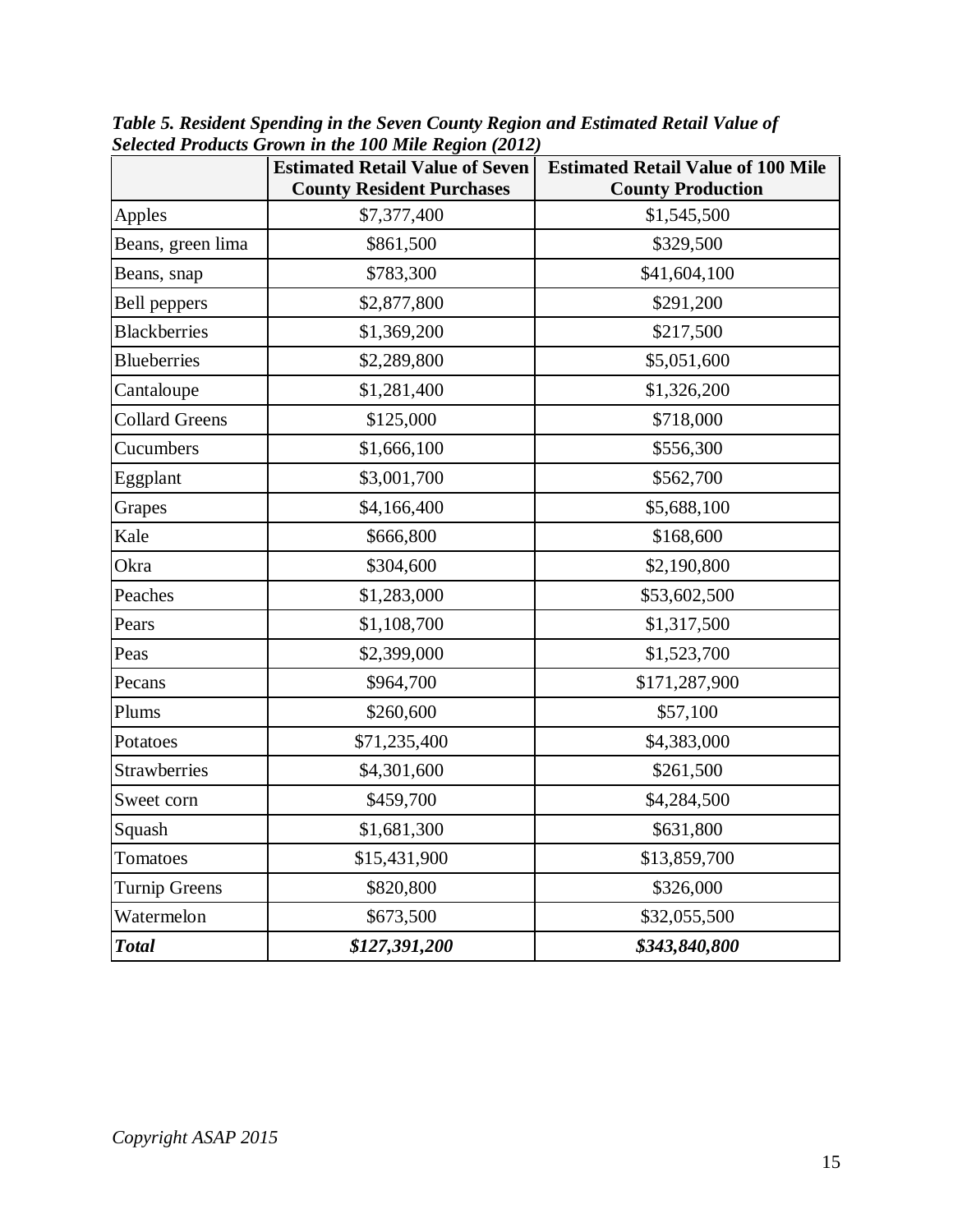#### <span id="page-15-0"></span>**Food Dollar Considerations**

The percentage of each dollar spent on food that goes to the farmer who produced it differs depending on where food is purchased. For instance, if a farmer sells a product directly to a consumer – at a farmers market, through a CSA, or at a roadside stand – the farmer retains all earnings from that product (though they may have more costs, in labor and marketing for example). On the other hand, in the case of grocery store spending, an average of only \$0.18 of every dollar spent on food goes directly to the farmer. The rest of the dollar pays for the processing, energy, packaging, advertising, labor, and other expenses that went into getting the product from the farm to the shopper's grocery bag. It should be noted that the average proportion of the food dollar a farmer receives varies by product. For example, farmers retain an average of \$0.28 for every dollar spent on fresh fruits and vegetables but only \$0.17 for processed fruits and vegetables (like canned fruit or juice).<sup>10</sup>

For away-from-home spending, including food purchases at restaurants, hospitals, parks, workplaces, etc. the average proportion of each food dollar that goes to the farmer decreases significantly to just \$0.03. The majority of the food dollar that makes up away-from-home spending goes toward labor (\$0.74). In terms of the local economy, this means that significant percentages of every retail dollar spent in a local restaurant or grocery store may already be in the local economy in the form of payroll for local employees. Accordingly, calculations of the economic impact



of localizing food systems need to be grounded in food dollar economics. While localizing a community's food system will affect the local economy, transitioning to a more locally based food system will not shift the entire food dollar; much of that is already present in the form of community wages. Nevertheless, there are financial benefits that can accrue to local producers and locally owned businesses with the development of local market opportunities.

Since demand for food stays relatively constant (i.e., there is only so much food people can eat), the primary way for food producers to increase their proportion of earnings is to take over other sectors of the food dollar. For example in the case of direct marketing, a producer grows, transports, packages, markets, and sells his or her own product and, accordingly, is able to retain 100 percent of the food dollar. In this way, producers can capture a larger proportion of the food dollar by strategically marketing their products to the local population of consumers and food businesses and can earn greater returns for their products. Likewise, locally owned businesses keep a higher percentage of the food dollar in the local economy by not exporting a percentage of their profits to parent companies that may not be located within the region.

There are benefits other than direct economic impact that accrue to both farms and communities when food systems become localized in the form of improved health, support for local

<sup>10</sup> Randy Schnepf, "Farm-to-Food Price Dynamics," Congressional Research Service (Washington DC: 2013), www.fas.org/sgp/crs/misc/R40621.pdf.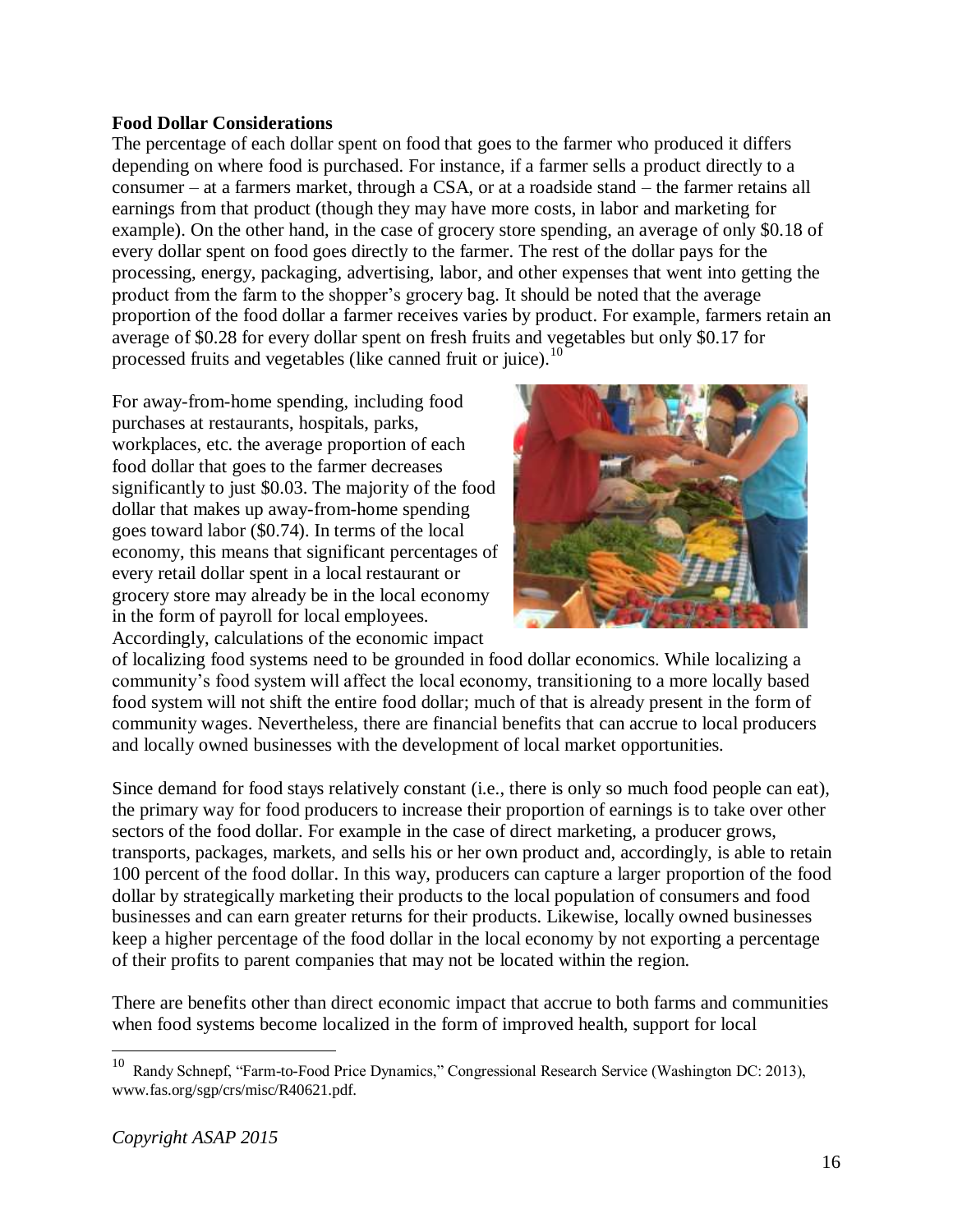businesses, community vitality and resilience, open space, quality of life, etc. When people become knowledgeable of the food system and begin to understand where their food comes from, extra-economic factors like these are more likely to be elevated and to inform consumer purchases and the price they are willing to pay to uphold these benefits.

## <span id="page-16-0"></span>**PRELIMINARY RECOMMENDATIONS**

This section discusses key areas of opportunity for local food systems development in Columbus and the surrounding region. The recommendations provided here are general and should be viewed as preliminary. With additional research and with the input of food system stakeholders on regional priorities, planned for subsequent project phases, recommendations may shift and will take on more detail.

## <span id="page-16-1"></span>**Support Direct Marketing Channels**

Direct markets are the cornerstone of local food systems activities. Because of the minimal cost required for entry, direct markets provide an easier starting point for farmers new to marketing. They can provide the highest return to farmers and the lowest barriers to entry in comparison to



other types of markets. Furthermore, in providing a direct connection between consumer and farmer, they cultivate customer loyalty and advocacy for local farms and food. People shop at farmers markets not just for food but for the experience of interacting directly with the people who grow their food and for a sense of community. Direct markets put a face with the food and bring heightened visibility to local farms and their products, benefitting agriculture as a whole.

In the study region, demand for direct market products is evident from the 2012 Agricultural

Census, which shows a 44 percent increase in direct food sales to \$4,180,000 in 2012 from \$2,893,000 in 2007. Support the sustainability and growth of these markets by promoting and improving existing outlets, assisting with their expansion, or by providing training and technical assistance to farmers on relevant topics—salesmanship and display, best food safety practices, food regulation, marketing and promotion, etc.

## <span id="page-16-2"></span>**Highlight and Develop Connections Between Farms and Local Restaurants**

In the community asset mapping exercise conducted by the Columbus Local Food Fund, project partners identified 30 area restaurants, cafes, and caterers currently engaged in local food procurement practices. When diners learn that the food on their plates comes from a nearby place—a farm and a farmer with a name and a face—it gives the meal and the visit more meaning.

Efforts focused on deepening connections between local farms and restaurants might include a farm to chef promotional campaign, organizing farm field trips for chefs and foodservice, and facilitating farmer-buyer meetings. The combination of these activities will simultaneously connect local farms to this market sector, increase the visibility of local food in the community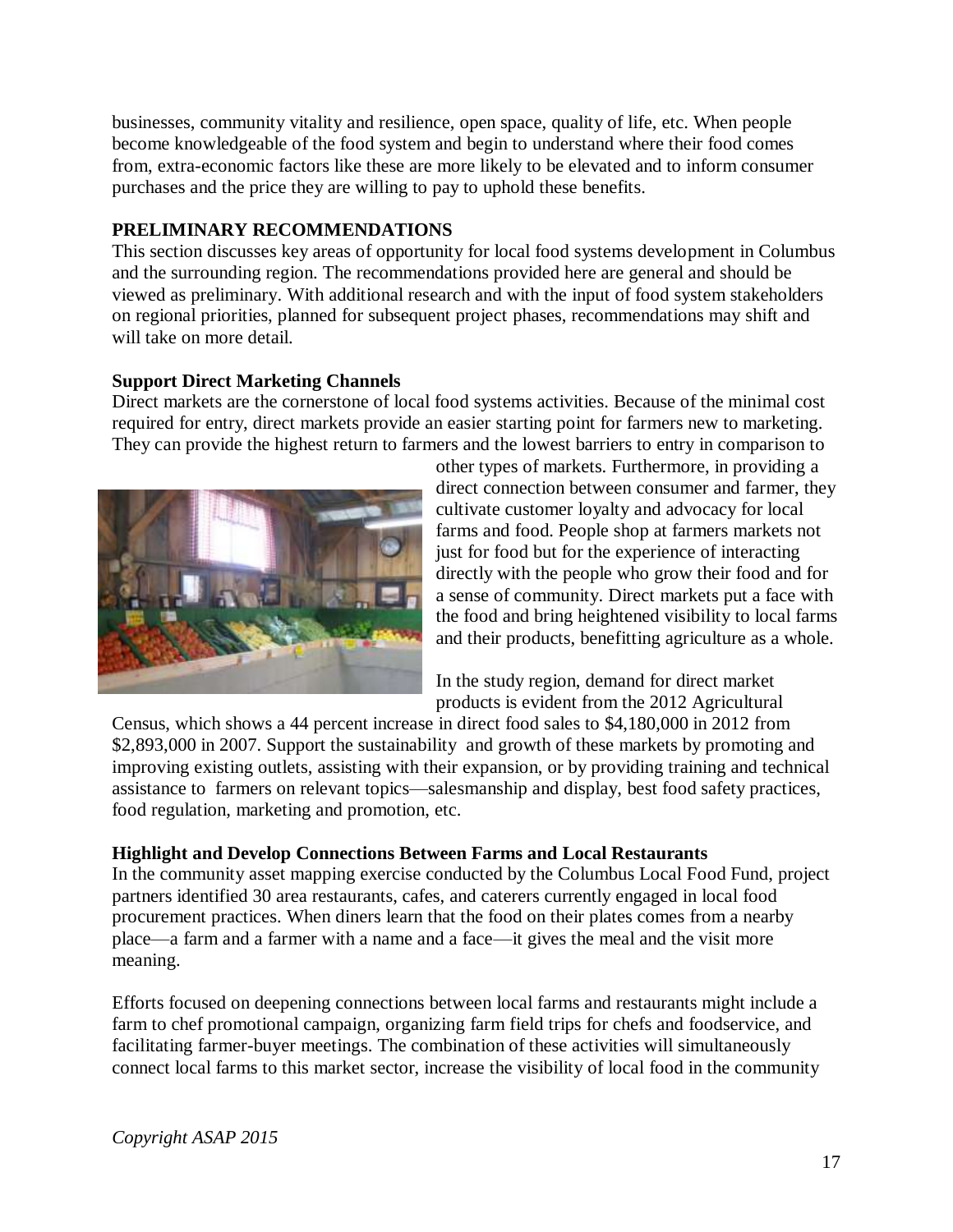and build awareness, and provide farmers and chefs with practical information about how to build sustainable business relationships.

## <span id="page-17-0"></span>**Engage Community Members with Local Farms and Food**

Citizens who actively participate in and understand local agriculture will become advocates for local food and farms and drive demand for local product in local market outlets. Farm to School, farm tours, farmers markets and CSAs, food and farm festivals, cooking demonstrations, public gardens, and public awareness campaigns are all mediums for bringing farmers and consumers into direct contact, increasing consumer knowledge and awareness of where food comes from, how it is produced, the impacts of the food system on communities and the environment, and the relationship between food and personal health. Accordingly, funding and other kinds of support for regional programs that offer these kinds of activities,

resources, and educational materials to community members is essential.

#### <span id="page-17-1"></span>**Determine the Local Messages that Resonate with the Public**

The successful implementation of a local food campaign strategy in the greater Columbus area will depend, in part, on the ability to define and promote local in a way that resonates with the public. When it comes to tapping into consumers' demand for local, authenticity and trustworthiness of communications are key. The fact that the 7 county region itself spans two states may mean that people in this region have very different ideas about what local means and what counties/areas should be included in a local food effort. It is therefore important to conduct additional research in the region to understand how residents define local, to identify the messages and values



that resonate most with them, and to determine the communications channels they use most often. Partner with local media to deliver clear and consistent messaging that mirrors the values and benefits residents associate with buying local food and supporting local farms as revealed in the research findings.

## <span id="page-17-2"></span>**Help Consumers Find Local**

With increasing public interest in supporting local farms and buying local food, it is vital that consumers know where to find local food across direct, retail, and institutional market settings. Demand for local can only be realized if consumers can find local products and, in non-direct market settings in particular, be able to identify it in the midst of a crowded market environment. This can be achieved through guides, advertising, promotions, and labeling. Communities can partner with local media (television, radio, newspapers) and marketing agencies to promote what is being grown in the area and where it is being sold to community members, including existing direct-to-consumer outlets (farmers markets, CSAs, on-farm stores and stands), local grocers, restaurants, etc.